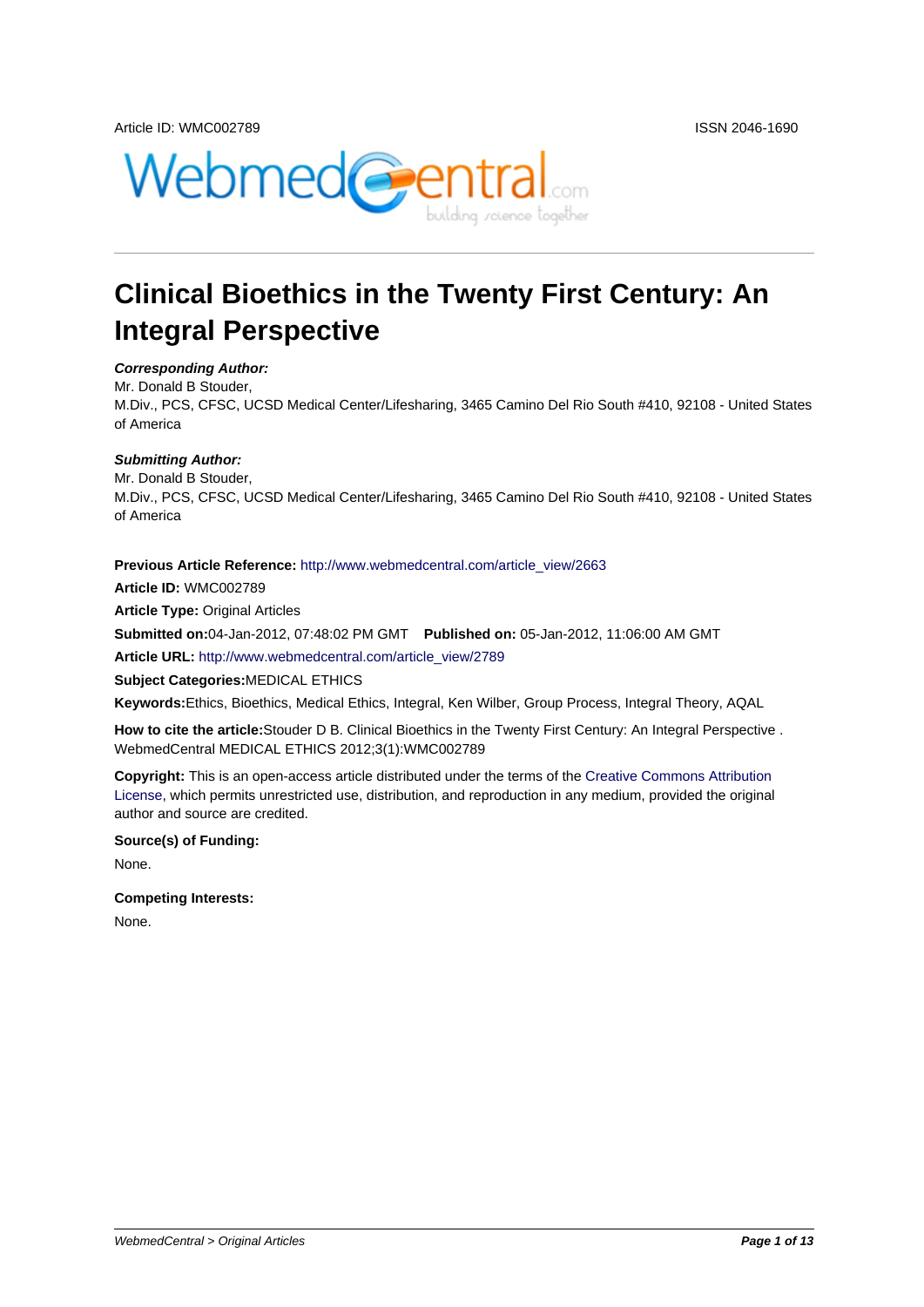# **Clinical Bioethics in the Twenty First Century: An Integral Perspective**

**Author(s):** Stouder D B

# Abstract

My hypothesis is that the dominant theory and practice of clinical bioethics ignores one or more fundamental perspectives or methodologies, and is therefore often incomplete and ineffective.Offered as a corrective are the integral theories of philosopher Ken Wilber, also known as the AQAL (All Quadrants All Levels) approach. Current debates within the field of clinical bioethics will be discussed and a system based on AQAL will be introduced which will provide a more inclusive, integral process for case consultations, policy development, and community education.

# Introduction

"**The word integral means comprehensive, inclusive, nonmarginalizing, embracing. Integral approaches to any field attempt to be exactly that—to include as many perspectives, styles, and methodologies as possible within a coherent view of the topic. In a certain sense, integral approaches are "meta-paradigms**," or ways to draw together an already existing number of separate paradigms into an interrelated network of approaches that are mutually enriching." —Ken Wilber

"**The moral quality of a clinical decision is dependent on the process of that decision and not only on the outcome. We are accountable and responsible for the way in which our decisions are reached**." ---David Kuhl & Patricia Wilensky

In 1992, the Joint Commission on the Accreditation of Healthcare Organizations (now known simply as The Joint Commission) drafted a new regulation: all its approved hospitals must put in place a means for addressing the ethical concerns of patients, families, and health care personnel. The seed that led to this regulation had actually been planted much earlier and in a number of different venues. In the 1960s, US Catholic hospitals had begun to develop committees to discuss "**morals in medicine**", and kidney dialysis selection committees were beginning to appear to help make decisions about the rationing of this new, limited resource. In 1976, a reference to the use of committees to help make treatment decisions was made by the New Jersey State Supreme Court, in the

famous Quinlan case. (Fletcher and Hoffmann 1994) Driven by an increasing ability to keep people at least clinically alive through improved technology, as well as a need for whole organ donors, the concept of "Brain Death" was being debated, and hospitals needed to develop new policies to keep up. Many saw the concept of brain death as a mere social construct. (Franklin and Lock 2003) By the time The Joint Commission issued its new regulation in 1992, many hospitals had already formed committees and academic training programs for would-be ethicists were popping up throughout the country. Today, virtually every acute-care hospital in the United States has an organized bioethics committee or individual bioethics consultants. Their most common functions are staff education, policy development, and case consultations. (McGee et al. 2001)

The history of health care ethics is considerably more detailed, and is as old as the Hippocratic Oath. For an excellent review I refer the reader to Albert Jonsen's book entitled "A Short History of Medical Ethics". Professor Jonsen begins his book by poignantly describing the prevailing attitude of physicians regarding medical ethics when he entered the field, some 30 years ago: "they believed in simple rules, such as firm dedication and courtesy to one's patients, confidentiality, and the duty to provide free care for the poor". (Jonsen 2000)

Much has changed over those 30 years, and the field of bioethics has grown and matured. But even as it has become a more mainstream academic and clinical field, clinical bioethics is not without its critics, who continue to worry about the theories and practices in daily use, the lack of national standards or accountability, and very little research-based evidence of practical efficacy. (Shalit 1997)

In this paper, I hope to illustrate that my quarrel with clinical bioethics is not just its narrow approach to complex problems, but that it is disconnected from the values and views of patients, families, and community. The field is now dominated by professionalized bioethicists and a single dominant theory, rather than its original vision of multi-disciplinary committees involving members with different backgrounds and perspectives. (Belkin 2004) I will introduce the integral theories of philosopher Ken Wilber, also known as the AQAL (All Quadrants All Levels) approach. Current debates within the field of clinical bioethics will be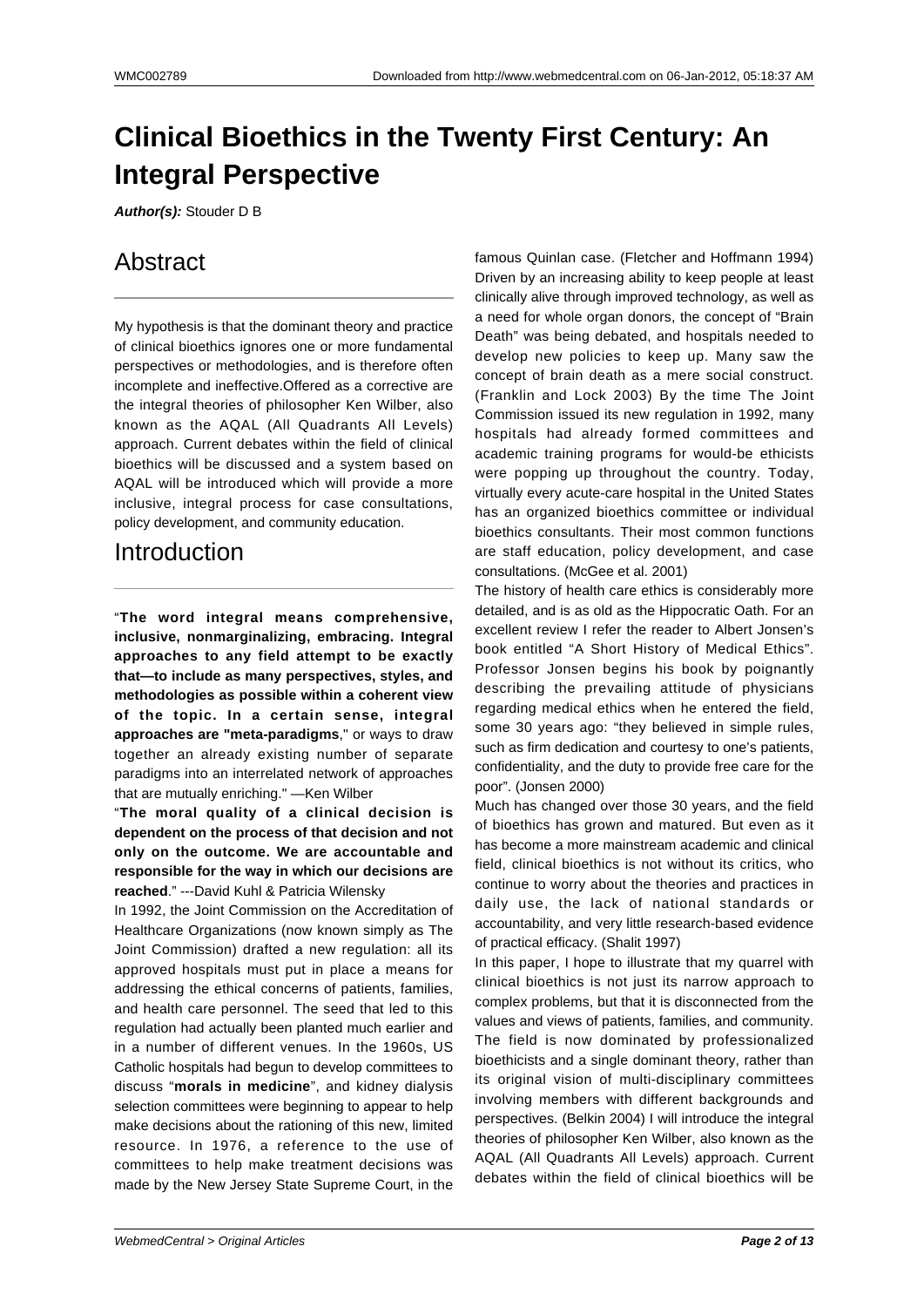discussed and an approach based on AQAL will be introduced which will provide a more inclusive, integral process for case consultations, policy development, and community education.

The challenges that I describe in this paper are not merely academic interests to me. I have been a bioethics consultant, chaired hospital-wide bioethics committees, and taught classes and seminars about bioethics for over 15 years. I have used the tools and made the decisions in exactly the ways that I am critical of in this paper. That experience has led me to seek a more inclusive, integral approach. The method that I will propose is both a way of looking at bioethical issues and a practical way of doing bioethics at the bedside.

## Whats Wrong With Clinical **Bioethics**

With increasingly complex treatment decisions that can involve moral and legal questions, patients and families (as well as health care providers) often look to ethics consultants and hospital bioethics committees for assistance. However, there is very little data available about the effectiveness of these committees or their makeup and training. Intended as a solution to clinical dilemmas, and now required by organizations for hospital accreditation, there are no recognized standards for training the members of a hospital bioethics committee. (McGee et al. 2001) There are now many degree programs and conferences available for training, as well as two long-standing summer intensives which have attracted bioethics committee members for years; one is at Georgetown University, and the other is sponsored by the University of Washington. They promote ethical analysis in essentially the same way, although with some subtle differences. The theory they espouse is a variant of applied ethics known as principlism, and hundreds of health care professionals across the country can name "The Georgetown Mantra" as a result of these popular, week-long conferences.

Principlism seeks to apply four principals when working through a bioethical dilemma or decision.(Beauchamp and Childress 2001) Those principles are

1) Respect for Autonomy (respecting people's decisions);

2) Beneficence (the duty to help others);

3) Nonmaleficence (do no harm); and

4) Justice (equal distribution of benefits and burdens).

Principlism as taught by the bioethicists at Georgetown University tends to apply these four

principles over any given case. The difference between Georgetown and the program at the University of Washington is that UW endorses a variant of principlism called casuistry, or considering the specifics of each case before considering rigid principles. (Jonsen, Siegler, and Winslade 2006) In truth and practice, both methods are quite similar. (Kuczewski 1998) In cases of values conflict, both schools encourage practitioners to avoid a rigid application of principles and work toward a dialectic that does not value one principle over another. Settled law sometimes makes that impossible and tends to favor autonomy. Attorneys and Risk Management professionals who are employed by hospitals also tend to favor patient and/or family autonomy, in order to avoid costly lawsuits. (Tauber 2003)

How did principlism become the dominant theory? As academia was giving birth to the field of bioethics, an authoritative text emerged, which became "the core of the canon". Principles of Biomedical Ethics, by Tom L. Beauchamp and James F. Childress was first published in 1979 and outlined the application of academic ethics to medicine in what eventually became known as "principlism". It is a very well nuanced utilitarianism, although some bioethicists disagree. (Jonsen 2001) The approach became very influential. It was simple to apply, could be taught to a wide variety of health care professionals, and seemed to define complicated bioethical situations in a way that could easily be understood. Although many other ethical theories have been discussed and debated in health care, even by Beauchamp and Childress in subsequent editions of their book, the process they originally developed is still the standard by which clinical bioethics is applied and practiced.

In order to avoid a narrow application of principles and give voice to many perspectives, the hope was that bioethics committees would have an inter-disciplinary membership and would review cases as a group. However, a 2001 national study of hospital bioethics committees found that many hospitals assign one or perhaps two bioethics committees members to do any given case consultation, and that only 18% of case consultants report back to the entire hospital bioethics committee before a recommendation is made or action is taken. (McGee et al. 2001) Such a practice can create a serious conflict of interest if the consultant is a practice partner of the requesting physician, is employed by the same hospital, or if he or she is providing the imprimatur of the Bioethics Committee to decisions that have already been made by the primary physician. (McGee et al. 2001) An analysis from the University of Pennsylvania suggests that this practice exposes a hospital to potential liability as well. (Sontag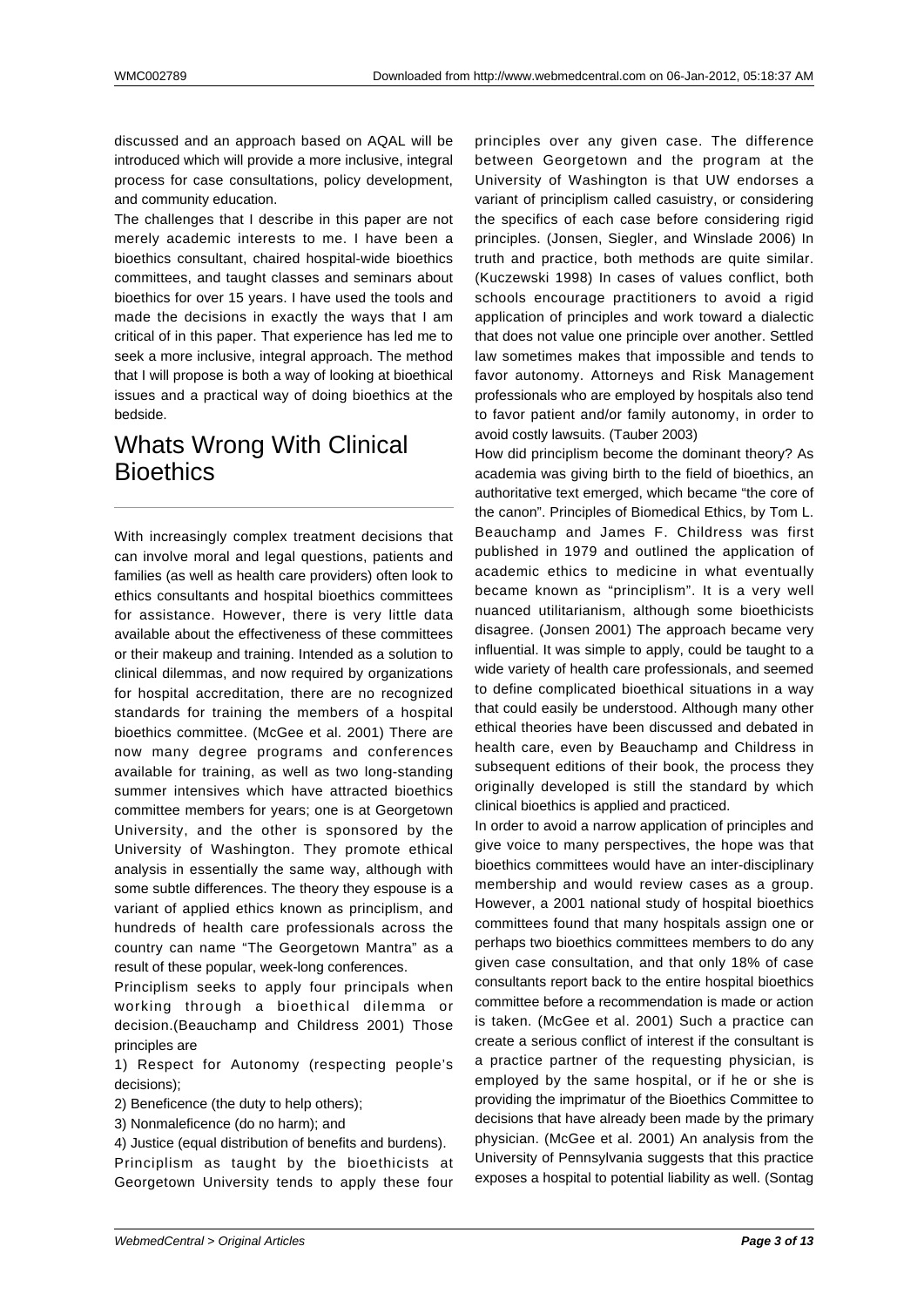#### 2002)

Another common area of concern in actual practice is the autonomy vs. futile care debate. On the one hand, patient autonomy is often considered the "gold standard" of ethical decision making. The advent of patient's rights and the litigious nature of health care, as well as the uniquely American attitude of entitlement, have many patients and their families believing that they should be given every available treatment regardless of efficacy or cost. Hospitals and physicians counter that they should be the ones to decide if certain treatments should be provided, and this has lead to a plethora of committees, policies, and even laws designed to define "futile treatments" and place limits upon them. (Helft, Siegler, and Lantos 2000) Other objections to the current practice of clinical bioethics have included the exclusion of feminist and narrative approaches and the tendency to devalue culturally-specific issues.

While I have mentioned some of the more common criticisms of the dominant model, there are many more. Be they political, religious, or academic critics, the fact remains that there is still disagreement in the field of clinical bioethics in terms of actual practice, with one notable exception: the way bioethicists themselves continue to narrowly evaluate actual bioethical dilemmas at the bedside.

While I believe that the prevailing methods being used to analyze bioethical dilemmas are narrow and possibly inadequate in many circumstances, there is nothing wrong with using the principles of autonomy, beneficence, nonmaleficence, and justice as a starting point. The problem I have with principlism, and the schools that teach it in five-day seminars, is that far too many health care providers come home from these seminars and feel that they are qualified to make life and death decisions based solely on these four principles, or on subjective determinations of what quality of life means to a patient and their family. (Murphy) To be fair, much of the bioethics community gives voice to these very warnings, and there are some hospitals and hospital bioethics committees that have gone to great lengths to tailor a more humanistic approach to bedside ethics consultation, with measurable results. (Gilmer et al. 2005)

Health care needs a way to help patients, families, and providers develop policies, resolve conflicts, and provide care that reflects individual, cultural, and societal needs and values. In that one sentence lays a Herculean task. Is there a practical, useful model that can include all of the voices and values that cry out to be heard in a comprehensive and coherent way?

### All Quadrants All Levels: Ken Wilber

The All Quadrants All Levels model (AQAL), developed by American Philosopher Ken Wilber, may be such a way. Conceived as a framework from which to organize all dimensions of human experience, the model is derived from Wilber's lifelong effort to integrate knowledge and experience from the fields of eastern and western spirituality, sociology, psychology, philosophy, anthropology, and science. Researchers in health care, most notably nurses, have pointed out that the AQAL approach, also known simply as "Integral", can be a comprehensive and holistic framework for the discipline of medicine. (Fiandt et al.) Can it also be such a model for the practice of clinical bioethics?

For sure, the specifics of AQAL require a longer treatment than is possible here. Wilber's own writings come across as complex and difficult. For a clear and colorful description that is quite easy to understand, I refer the reader to "The Integral Vision" (Wilber, 2007). Put simply, he developed AQAL by looking at all the known systems and models of human growth and behavior, and developed an approach that suggests that every situation or sentient being has, at a minimum, four fundamental, simultaneous perspectives that must all be taken into account for a deeper and more integral understanding. He calls these four perspectives "quadrants" and they form the core of his integral model which also includes levels, lines, states, and types.

When discussing bioethics, the quadrants are very appealing because they look so much like the Jonsen Grid, developed at the University of Washington and used widely by Bioethics Committees across the country as a tool to gather information about a case and apply the four principles of autonomy, beneficence, nonmaleficence, and justice. (Jonsen, Siegler, and Winslade 2006) But as we shall see, the Jonsen Grid (and principlism) brings just a small piece of the overall puzzle to the table. For my own purposes, I would like to concentrate on the four quadrants as they relate to bioethical inquiry, and then I will lay over the top of that discussion the "template" of levels, lines, states, and types.

So where does this quadrant model come from? According to Wilber (1997), "These four quadrants are a summary of a data search across various developmental and evolutionary fields. I examined over two hundred developmental sequences recognized by various branches of human knowledge.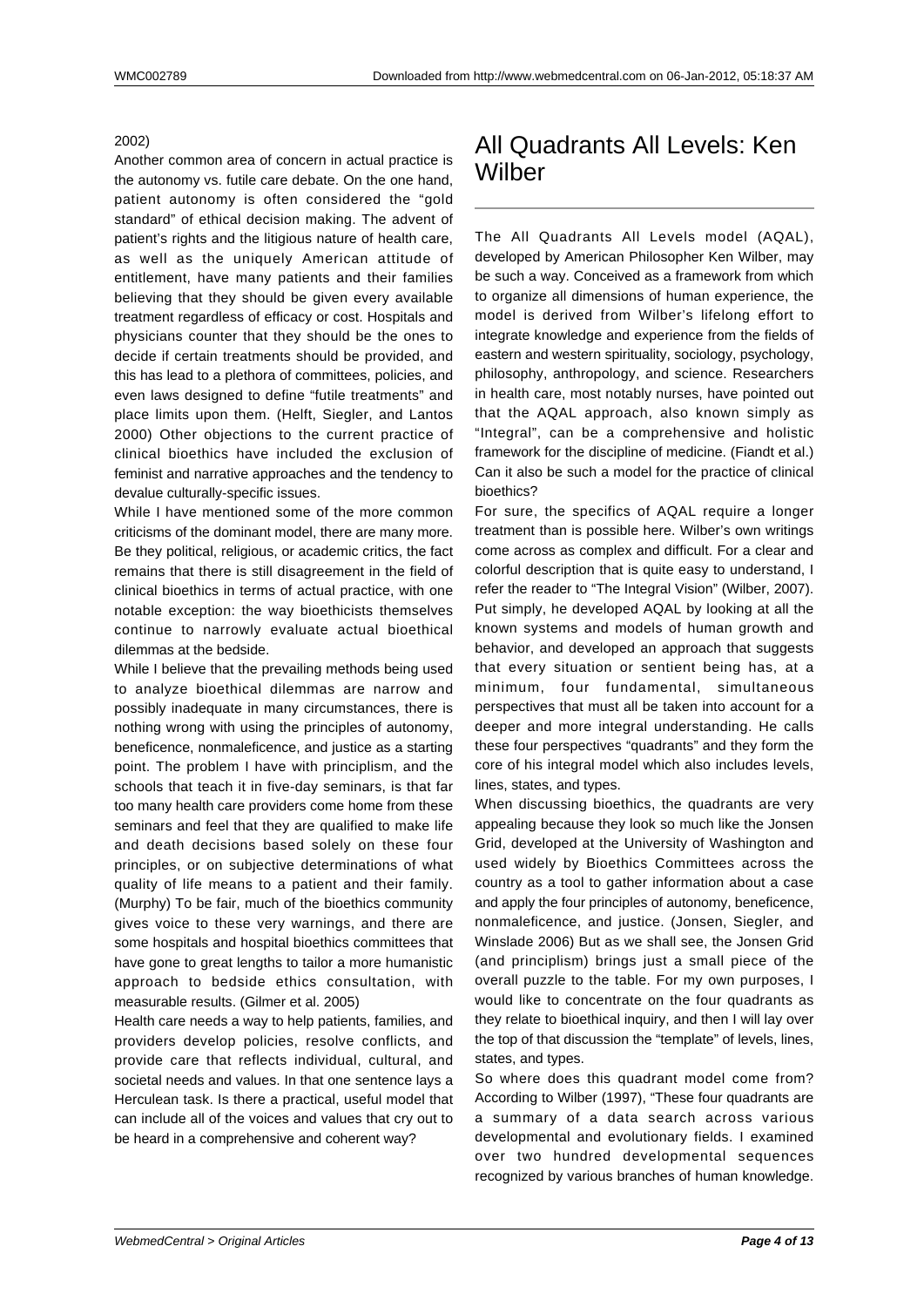Ranging from stellar physics to molecular biology, from anthropology to linguistics, from developmental psychology to ethical orientations, from cultural hermeneutics to contemplative endeavors; all taken from both Eastern and Western disciplines, and including pre-modern, modern, and post-modern sources." Wilber sees these four perspectives of reality or experience as subjective (the interior of an individual), inter-subjective (the interior of a group or collective), objective (the exterior of an individual), and inter-objective (the exterior of a group or collective). Another way to describe the quadrants might be experiences, behaviors, cultures, and systems. Table one illustrates the I, IT, WE, and ITS nature of the four quadrants. Although it is a bit of a simplification, table two illustrates what an integral health care model might look like. (Wilber 2007)

The AQAL Model is not based solely on these four quadrants. For the model to be complete, one has to remember that individuals, groups, or collectives may be at different places in their own evolutionary growth within each quadrant, and may also be different types. By type, I mean valid distinctions like masculine/feminine (Gilligan), the nine Enneagram categories, Jung's archetypes (Myers-Briggs) among others. Many useful models also exist to describe levels/stages/states/lines, such as Maslow's Hierarchy of Needs, Spiral Dynamics (Beck and Cowan), or multiple intelligences. Essentially, they describe "progressive and permanent milestones along the evolutionary path of one's own unfolding." In the setting of a bioethics consultation or committee meeting that uses the AQAL approach as a guide, the mostly likely place for these differences to show themselves is within the group dynamic of the committee itself.

Continuing my theme of oversimplification, here is an example of a practical application of AQAL theory. (Table One will be helpful during this example). Suppose I want to buy a new television. First I might gather factual information about televisions which are currently on the market, including their size, specifications, and cost. I might find out what stores carry the particular products that I am interested in, and I might read some consumer reviews of their reliability. All of these things would be upper right quadrant, objective facts. They ask the question, what is it? Moving to the upper left, individual and subjective quadrant, I might go to the stores, look at the televisions, and decide which ones are most aesthetically pleasing to me, or which ones would match the colors in my den, or which one seems the easiest on my eyes. In other words, how do I feel about this television? Do I just love the way one looks

#### over another?

Dropping down to the lower left quadrant, I would think about what this purchase might mean to the communities, or collectives, that I am a part of. Will my significant other like this television? How about my kids? Will my football buddies enjoy watching the Super Bowl on this television? Have I actually discussed all this with them? Put differently, we do we think about this purchase?

Lastly, I come to the lower right hand quadrant, where I ask the question "how does it connect?" This quadrant represents the exterior collective or community. For example, I might want to know if the company that makes the television treats its employees fairly, or how much energy it will use. I may want to know what cable and/or broadcast systems are available to me. Perhaps it is important to me that the television be manufactured from recycled materials, or that its parts can be recycled after its useful life comes to an end. I may or may not care about these things, but if I do not address each of the four quadrants, then I am making a decision based on valid, but only partial, information. "When we ignore one or more fundamental perspectives or methodologies, any conclusion or solution will be incomplete and eventually ineffective." (Formless Mountain, 2009)

# Building an Integral Bioethics

My hypothesis is that the dominant theory and practice of clinical bioethics ignores one or more fundamental perspectives or methodologies, and is therefore often incomplete and ineffective. Others have identified these issues, but have described them differently. (Churchill & Schenck, 2005) Steeped in traditional medicine and philosophy, clinical bioethics always remains in the upper right quadrant of objectivity and rarely if ever ventures out into the other three quadrants. In Table Three, I introduce the AQAL Integral Bioethics Grid. I believe that it can not only help us to think more clearly about bioethical issues in general, but can also provide a practical tool for bioethics consultations at the bedside.

Let me describe what I think a bioethics consultation is and is not. From my own clinical experience as a bioethics consultant, I can safely say that the vast majority of consultation requests that I responded to were situations defined by a lack of communication on someone's part or were situations that called for straight-forward conflict resolution skills. Were I to informally poll a group of bioethics committee members around the United States, I am pretty sure they would all say the same thing. (McGEE et al. 2002)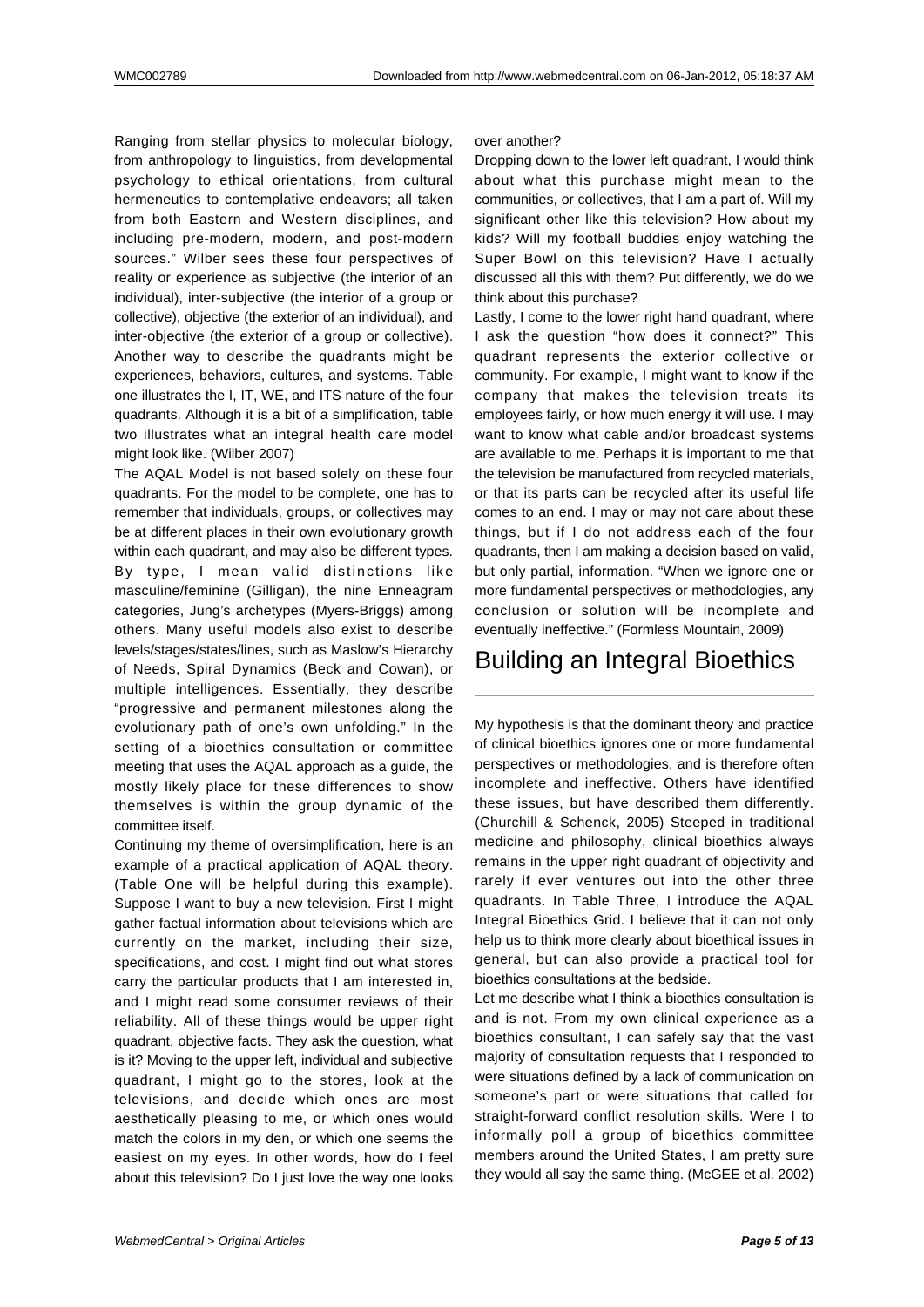These are issues that call for a skilled patient advocate, chaplain, social worker, or other clinician to help resolve and do not typically require a formal bioethics consultation. It is the big issues….end-of-life, medical futility, organ transplantation, honoring Advance Directives, making decisions for patients who lack surrogates….these kinds of issues warrant a full and thoughtful process that includes diverse perspectives.

Ideally, a bioethics consultation using the AQAL integral approach would blend the original vision of a diverse committee and good group process with the tool in Table Three used as a common road map. With the committee gathered and all interested parties present (including the patient if practical, family members, physicians, and primary caregivers) a skilled moderator could first introduce some simple rules of group process (see Table Four) and then guide the group through each of the quadrants, beginning with the upper right quadrant (where basic facts are gathered, using the Jonsen Grid if desired) and moving counter-clockwise. It is important that the moderator be carefully chosen. The chair of the hospital bioethics committee is often a person of deep commitment and passion, and may not be the best choice for moderator. The person who is chosen as moderator should be familiar with the AQAL Bioethics Grid, understand how groups work, and have no personal investment in showing competency or dominance in the group process (David R. Kuhl and Patricia Wilensky 2005).[1]

As the group moves through the grid, the moderator or other designated person can write down the significant points on a white board or newsprint, so they can be visible at all times to all of the participants. The moderator should allow sufficient time for the group to discuss each quadrant before moving to the next, and should summarize what has been discussed. A plan of care can then be developed as the group reaches consensus, which should always be the goal. Such a plan of care might itself use the AQAL quadrants as a planning framework. Finally, if any educational goals or broader initiatives have been identified, the committee can then develop a plan of action to address these.

[1] Regardless of what system or theory is used to conduct a bioethics consult, this is perhaps the best paper I have read on how to properly manage the group process during the actual committee meeting.

# Case Study

This is a completely fictional case study, which I use to

illustrate one possible way of using the AQAL process to conduct a bioethics consultation. John, a 32 year-old lawyer, had worried for several years about developing Huntington's chorea, a neurological disorder that appears in a person's 30s or 40s, bringing rapid uncontrollable twitching and contractions and progressive, irreversible dementia. It leads to death in about 10 years.

John's mother died from this disease. Huntington's disease afflicts 50% of an affected parent's offspring. John had indicated to many people that he would prefer to die rather than to live and die as his mother had. He was anxious, drank heavily, and had intermittent depression, for which he saw a psychiatrist. Nevertheless, he was a productive lawyer.

John first noticed facial twitching 3 months ago, and 2 neurologists independently confirmed a diagnosis of Huntington's. He explained his situation to his psychiatrist and requested help committing suicide. When the psychiatrist refused, John reassured him that he did not plan to attempt suicide any time soon. But when he went home, he ingested an entire bottle of Tylenol and several Valium after pinning a note to his shirt to explain his actions and to refuse any medical assistance that might be offered. His wife, who did not yet know about his diagnosis, found him unconscious, called 911, and had him rushed to the emergency room without removing the note. He was stabilized and transferred to the Intensive Care Unit, where he developed acute liver failure secondary to acetaminophen poisoning. His wife was told that he required an urgent liver transplant to survive, and that he would be placed on the waiting list immediately.

By this time she had discussed his recent diagnosis with their primary physician and with the rest of John's family. It was their decision to not seek a transplant. Feeling that this was not a moral or correct decision, the intensivist and transplant surgeon on the case requested an urgent ethics committee consultation. They both agreed that not treating John would be the moral equivalent of abandonment and/or physician-assisted suicide. Because John was intubated and sedated, he was unable to speak for himself. His wife was his surrogate decision maker and legal next of kin.

The Bioethics Committee was gathered and in addition to eight committee members, John's wife, brother, and a maternal uncle were present. Also attending the meeting were the physicians who requested the consult. After discussing the expectations of group process (see table four) and asking the participants to introduce themselves, the moderator gave a brief overview of what the process would look like. She appointed a timekeeper and recorder, and began to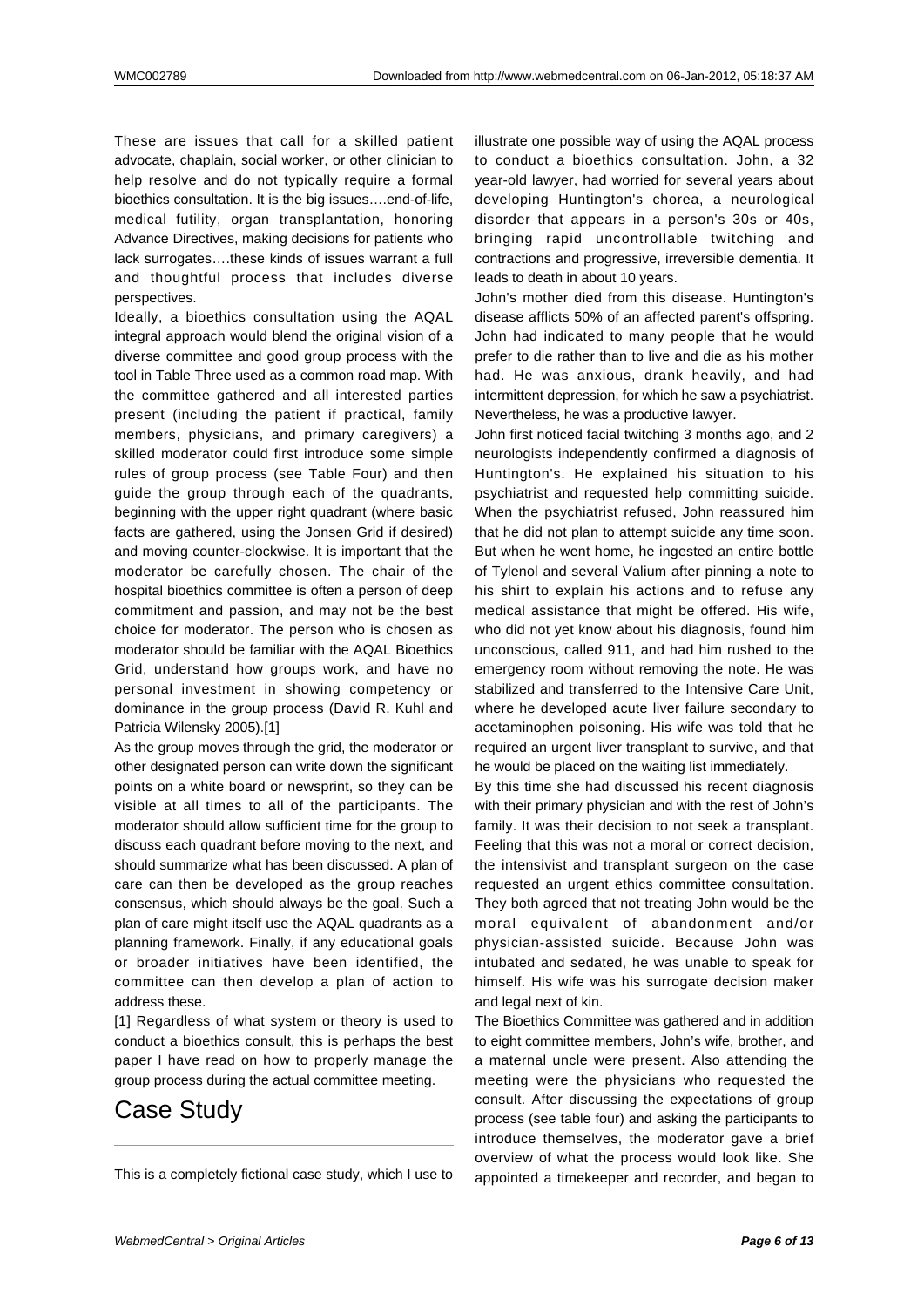discuss the case using the AQAL Integral Bioethics Grid (see table three) as a guide. Beginning with the upper right quadrant (what is it?), the objective facts about the case were shared. The family discussed how he was found at home, and the physicians discussed his diagnosis and prognosis with and without a transplant. The Jonsen Grid was also used to review the medical indications for treatment as well as the issue of John's competency to refuse all medical care, as he had indicated on the note pinned to his shirt.

It was pointed out that the underlying chronic disease of Huntington's has no available treatment and a bleak long term prognosis. However, there are effective treatments available for the acute diagnosis of acetaminophen overdose including transplant. Further, significant disability due to Huntington's may not appear for years. Many committee members also pointed out the relevant settled law, namely the U.S. Supreme Court ruling allowing for the right to refuse medical treatment, even if it was lifesaving (Cruzan v. Director, Missouri Department of Health, 497 U.S. 261, 1990).

Moving to the upper left quadrant (how do I feel?), family members told the story of John's long personal struggle with watching his own mother succumb to Huntington's, and the depression and drinking that resulted. They talked about their own relationship with John, how they knew him to be a logical and thoughtful person. They shared their anger with him at the prospect of his suicide, something they considered selfish. But they also supported his choice unequivocally, citing the many times that he had made his wishes clear on the subject.

Many committee members shared their own feelings and stories about similar situations they had encountered in their personal lives or professional practices. The intensivist physician spoke about his belief that the Hippocratic Oath insisted that he always "err on the side of life". In this situation, he was not convinced that the patient was of sound mind when he attempted suicide, and therefore should be treated until he could make his own informed decision. Still, to most present it was clear that John had a very good understanding of what his "quality of life" meant to him, and what he wanted that to look like.

Moving to the lower left quadrant (what do we think?); John's Uncle discussed how his mother's family dealt with her illness, and the cultural and religious heritage of the family. The experience had changed and challenged many of the family's cherished values. It has also helped them discover that clinical depression was a disorder that seemed to run in their family. The stigma attached to that was particularly difficult for John's mother. Suicide as "cultural taboo" was discussed, as well as the religious and political debates that have ensued in the recent past on the subject.

Finally, the group moved to the lower right quadrant (how does it connect?), and discussed at length what an extremely scarce resource a donated liver is. UNOS regulations were reviewed and John was clearly a candidate[1]. Would he comply with complicated aftercare instructions? Should he even be placed on the waiting list, given his grave prognosis and/or his chronic Huntington's diagnosis? The conversation was clearly difficult for John's wife, who felt as though she would be depriving a chance at a long and happy life to another person on the waiting list if her husband underwent a transplant.

Some committee members felt as though they were being asked to make a decision using utilitarian criteria, which the UNOS allocation algorithm is largely based upon. Others were grateful for the process of hearing each other's stories. They identified features of narrative, feminist, and utilitarian ethics as the discussion progressed. They also discussed the financial and legal ramifications of various scenarios to the family, hospital and community.

Throughout the process, the moderator emphasized that the committee was being asked to help the parties involved reach consensus, and make recommendations to that end. There are many possible outcomes to this case study, so I shall not provide a fictional "final answer". I encourage the reader to come to their own conclusions, and perhaps experiment with this model in bioethics committee settings.

[1] That John would be a candidate is in and of itself an issue for debate. At the time of this writing, most transplant surgeons I have spoken with would indeed place John on the transplant waiting list based on the clinical and psychosocial circumstances I have described.

# **Conclusion**

If the moral quality of a clinical decision is dependent on the process involved in reaching that decision, then I believe the AQAL Integral Bioethics Grid that I have introduced can be an effective tool for improving that process. Virtually no single part of the grid is new, per se, but that is its beauty: it brings together diverse perspectives in a different way and allows us to think more clearly about complex bioethical issues even as it provides a practical tool for performing bioethics consultations.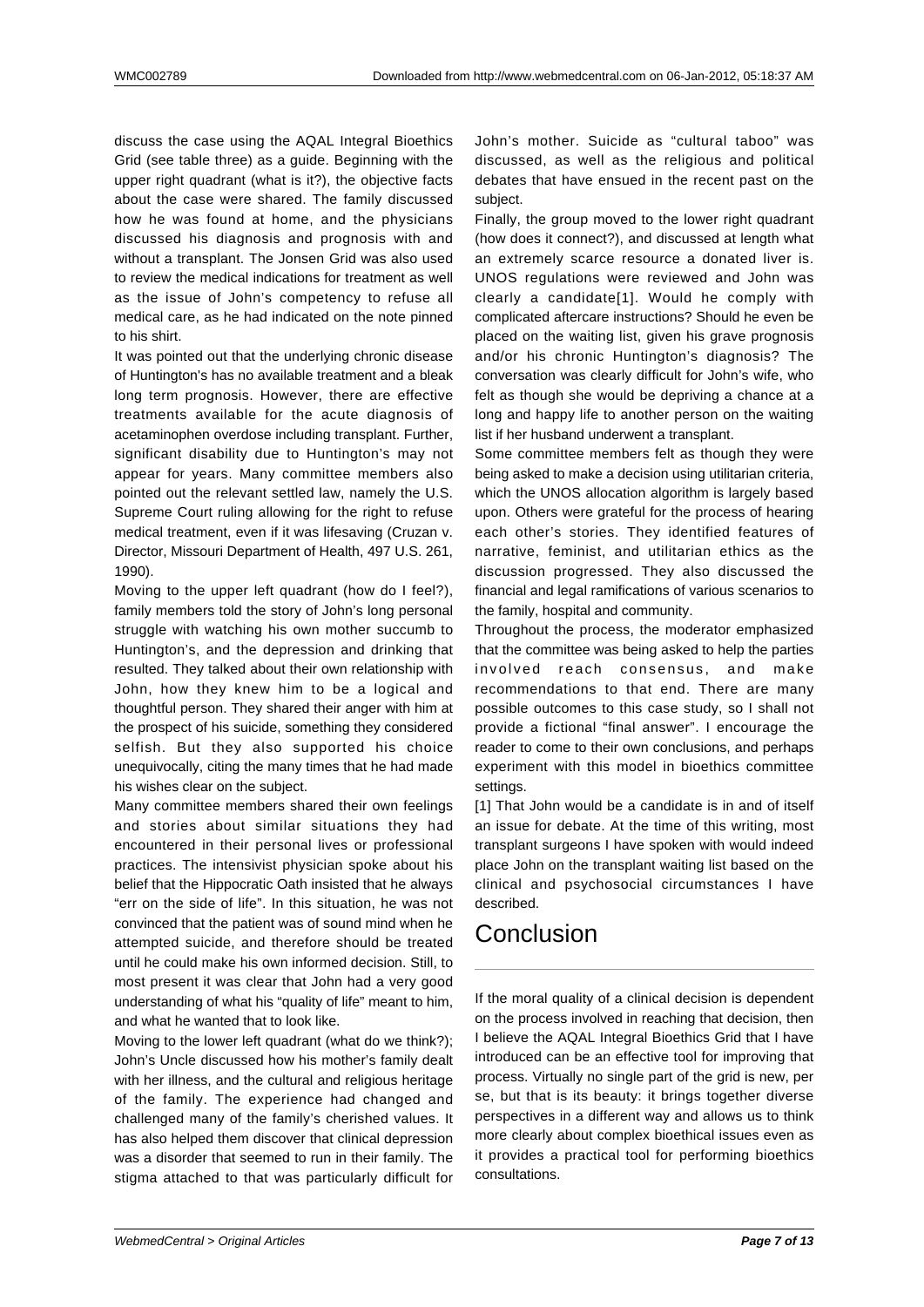### References

1. Agich, George J. 2005. What Kind of Doing is Clinical Ethics? Theoretical Medicine and Bioethics 26, no. 1 (January 1): 7-24. doi:10.1007/s11017-004-4802-6.

2. Aulisio, Mark P., Robert M. Arnold, Stuart J. Youngner, and for the Society for Health and Human Values-Society for Bioethics Consultation Task Force on Standards for Bioethics Consultation\*. 2000. Health Care Ethics Consultation: Nature, Goals, and Competencies: A Position Paper from the Society for Health and Human Values-Society for Bioethics Consultation Task Force on Standards for Bioethics Consultation. Ann Intern Med 133, no. 1 (July 4): 59-69.

3. Beauchamp, Tom L., and James F. Childress. 2001. Principles of biomedical ethics. Oxford University Press US.

4. Belkin, Gary S. 2004. Moving beyond bioethics: history and the search for medical humanism. Perspectives in Biology and Medicine 47, no. 3: 372-385.

5. CHURCHILL, LARRY R., and DAVID SCHENCK. 2005. One Cheer for Bioethics: Engaging the Moral Experiences of Patients and Practitioners Beyond the Big Decisions. Cambridge Quarterly of Healthcare Ethics 14, no. 04: 389-403. doi:10.1017/S0963180105050541.

6. David R. Kuhl, and Patricia Wilensky. 2005. Decision Making at the End of Life: A Model Using an Ethical Grid and Principles of Group Process. Research-article. April 19. http://www.liebertonline.com/doi/abs/10.1089/jpm.199 9.2.75.

7. Emanuel, Ezekiel J. 1995. Review: The Beginning of the End of Principlism. The Hastings Center Report 25, no. 4 (August): 37-38.

8. Fiandt, Kathryn, John Forman, Mary Erickson Megel, Ruth A. Pakieser, and Stephanie Burge. Integral nursing: an emerging framework for engaging the evolution of the profession. Nursing Outlook 51, no. 3 (May): 130-137. doi:10.1016/S0029-6554(03)00080-0.

9. Fletcher, John C., and Diane E. Hoffmann. 1994. Ethics Committees: Time to Experiment with Standards. Ann Intern Med 120, no. 4 (February 15): 335-338.

10. Franklin, Sarah, and Margaret M. Lock. 2003. Remaking life & death. School of American Research Press.

11. Gilmer, Todd, Lawrence J. Schneiderman, Holly Teetzel, Jeffrey Blustein, Kathleen Briggs, Felicia Cohn, Ronald Cranford, Daniel Dugan, Glen Komatsu, and Ernle Young. 2005. The Costs Of Nonbeneficial Treatment In The Intensive Care Setting. Health Aff 24, no. 4 (July 1): 961-971. doi:10.1377/hlthaff.24.4.961.

12. Gramelspacher, Gregory. Institutional Ethics Committee and Case Consultation: Is there a Role? Issues in Law and Medicine 7:73, no. Summer, 1991.

13. Helft, Paul R., Mark Siegler, and John Lantos. 2000. The Rise and Fall of the Futility Movement. N Engl J Med 343, no. 4 (July 27): 293-296. doi:10.1056/NEJM200007273430411.

14. Jonsen, Albert R. 2000. A short history of medical ethics. Oxford University Press US. 2001. Review: Beating up Bioethics. The Hastings Center Report 31, no. 5 (October): 40-45.

15. Jonsen, Albert R., Mark Siegler, and William J. Winslade. 2006. Clinical ethics. McGraw-Hill Professional, April 26.

16. Koch, Tom. 2001. Listening to the critics: a response to "Clinical ethics revisited". BMC News and Views 2, no. 1: 3.

17. Kuczewski, Mark. 1998. Casuistry and Principlism: The Convergence of Method in Biomedical Ethics. Theoretical Medicine and Bioethics 19, no. 6 (December 1): 509-524. doi:10.1023/A:1009904125910.

18. McGEE, GLENN, JOSHUA P. SPANOGLE, ARTHUR L. CAPLAN, DINA PENNY, and DAVID A. ASCH. 2002. Successes and Failures of Hospital Ethics Committees: A National Survey of Ethics Committee Chairs. Cambridge Quarterly of Healthcare Ethics 11, no. 01: 87-93. doi:null.

19. McGee, Glenn, Joshua P. Spanogle, Arthur L. Caplan, and David A. Asch. 2001. A National Study of Ethics Committees. The American Journal of Bioethics 1, no. 4: 60-64.

20. Murphy, S. Establishment Bioethics.

21. Shalit, Ruth. 1997. When we were philosopher kings: the rise of the medical ethicist. New Republic (New York, N.Y.) 216, no. 17 (April 28): 24-28.

22. Singer, Peter, Edmund Pellegrino, and Mark Siegler. 2001. Clinical ethics revisited. BMC Medical Ethics 2, no. 1: 1. doi:10.1186/1472-6939-2-1.

23. Sontag, David N. 2002. Are Clinical Ethics Consultants in Danger? An Analysis of the Potential Legal Liability of Individual Clinical Ethicists. University of Pennsylvania Law Review 151, no. 2 (December): 667-705.

24. Tauber, Alfred I. 2003. Sick Autonomy. Perspectives in Biology and Medicine 46, no. 4: 484-495.

25. Wilber, Ken. 2007. The Integral Vision. Shambhala, August 14.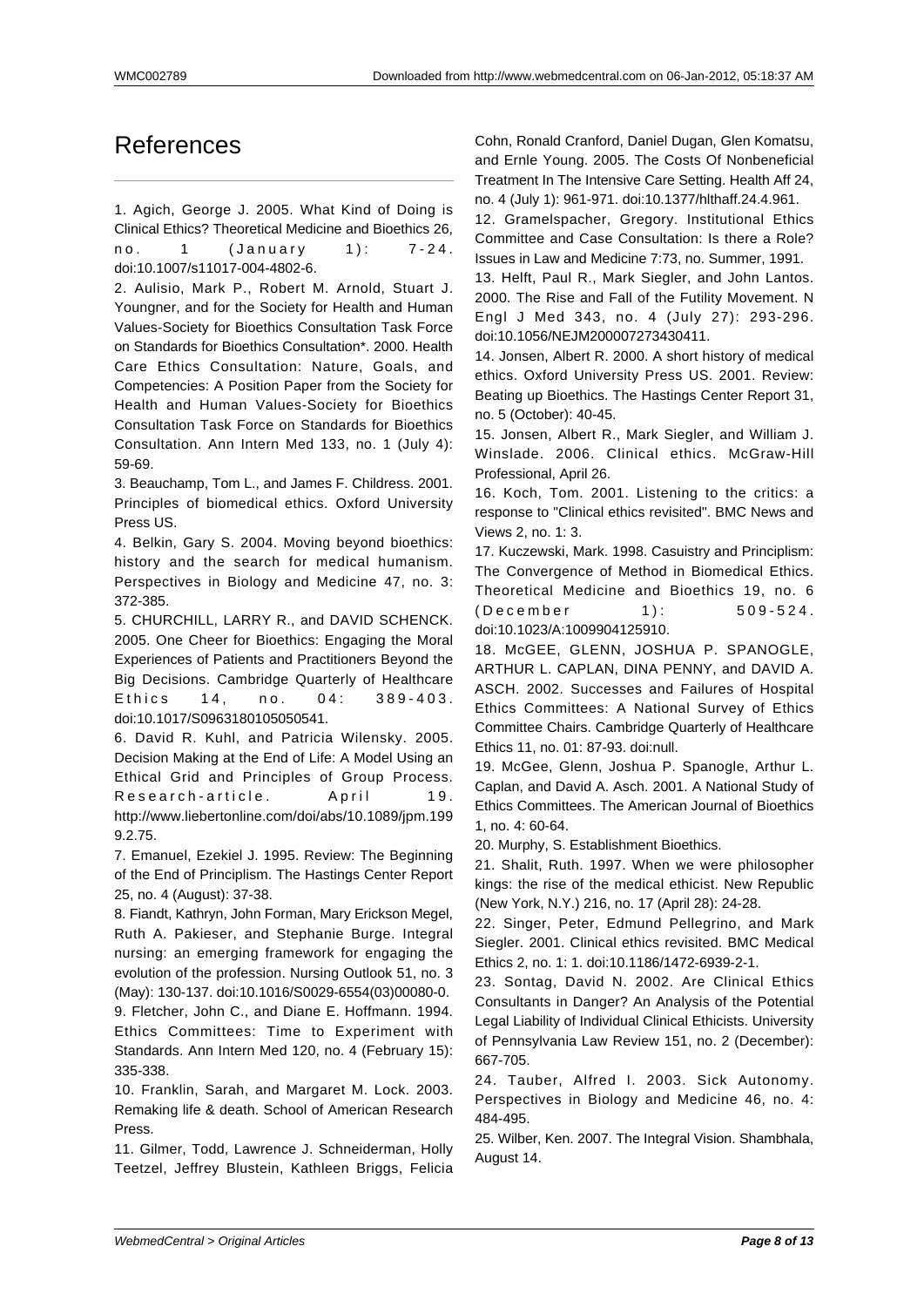# Illustrations

### Illustration 1

**Illustration One** 

| Self + Consciousness (Interior)<br>The Interior, individual perspective<br>Subjective analysis<br>Personal awareness, feelings<br>Personal experience, spirituality<br><b>What do I feel?</b>                           | <u> Brain + Organism (Exterior)</u><br>What are the facts?<br>Objective analysis<br>What is it?                                                                                                                             |
|-------------------------------------------------------------------------------------------------------------------------------------------------------------------------------------------------------------------------|-----------------------------------------------------------------------------------------------------------------------------------------------------------------------------------------------------------------------------|
|                                                                                                                                                                                                                         | <b>TIS</b>                                                                                                                                                                                                                  |
| <u>Culture + Worldview (Interior)</u><br>What are our shared morals and beliefs?<br>What does our cultural worldview say?<br>Family history?<br>What do we think?<br>$T-1.1 - \Omega_{\text{max}} + \Omega_{\text{MT}}$ | <b>Social System and Environment (Exterior)</b><br>What is the impact on groups or systems<br>outside of ourselves?<br>Politics? Public Policy?<br>Different ethical theories?<br>Economic systems?<br>How does it connect? |

### <u>Table One: AQAL</u>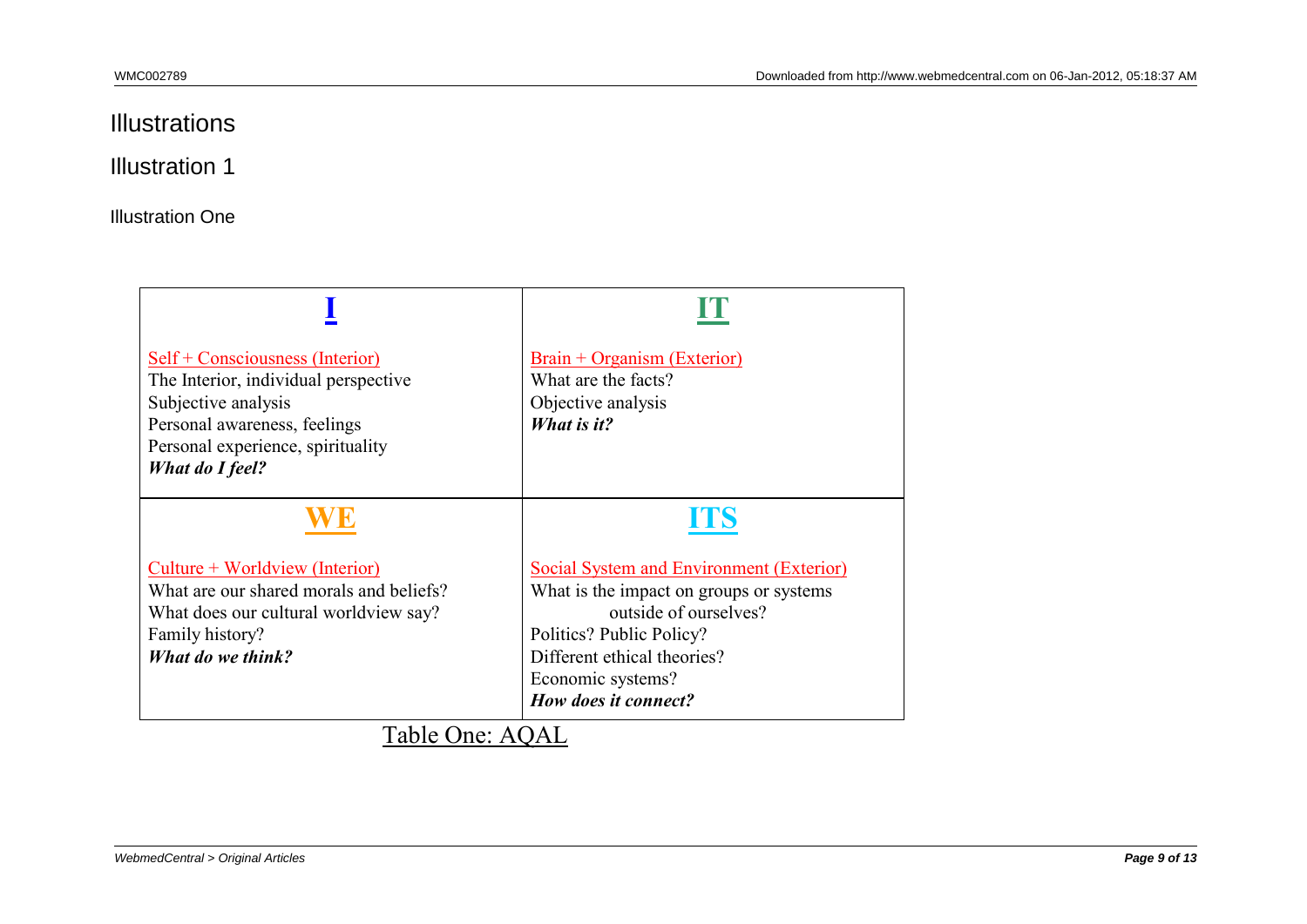### Illustration 2

Illustration Two

| <b>ALTERNATIVE CARE</b>                                   | <b>ORTHODOX MEDICINE</b>       |
|-----------------------------------------------------------|--------------------------------|
| Emotions                                                  | Surgery                        |
| Attitudes                                                 | Drugs/Medication               |
| Imagery                                                   | <b>Behavioral Modification</b> |
| Visualization                                             | Disease Management             |
|                                                           | <b>ITS</b>                     |
| <b>CULTURAL VIEWS</b>                                     | <b>SOCIAL SYSTEM</b>           |
| Group/Family values                                       | Economic factors               |
| Cultural judgments                                        | Insurance                      |
| Meaning of an illness                                     | Healthcare policies            |
| Support groups                                            | Delivery systems               |
| $T = 11$<br>$\mathbf{r}$ and $\mathbf{r}$<br>$\mathbf{r}$ | $1.3.5 \pm 1.7$                |

Table Two: Integral Medicine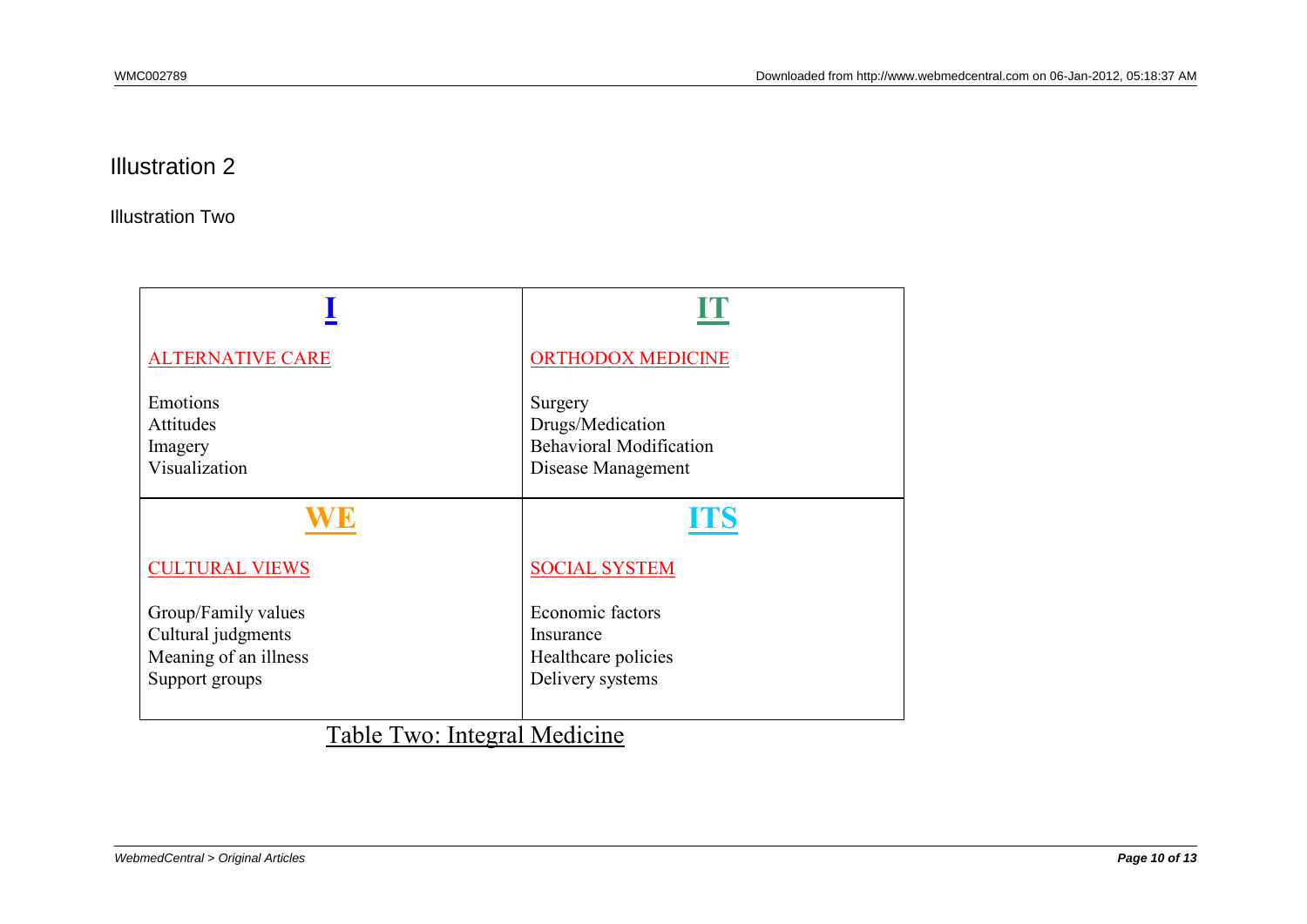### Illustration 3

Illustration Three

| Self + Consciousness (Interior) | <u> Brain + Organism (Exterior)</u>            |
|---------------------------------|------------------------------------------------|
| Subjective Feelings, Empathy    | Objective information (Jonsen Grid)            |
| Psychology/Spirituality         | Objective science                              |
| Purpose, values, calling        | Autonomy vs. Futility                          |
| Quality of life                 | Relevant settled law                           |
| <b>What do I feel?</b>          | <b>What is it?</b>                             |
|                                 | UIS                                            |
| Culture + Worldview (Interior)  | <b>Social Systems (Exterior)</b>               |
| Cultural/community values       | "Health Care in U.S."                          |
| Bioethics in Art & Media        | Economics & Environment                        |
| <b>Familial Worldview</b>       | <b>Ethical Theories</b>                        |
| <b>Political Values</b>         | (value, feminist, narrative, utilitarian, etc) |
| Corporate Culture               | Systems + Chaos Theories                       |
| <b>What do we think?</b>        | <b>How does it connect?</b>                    |

AQAL Integral Bioethics Grid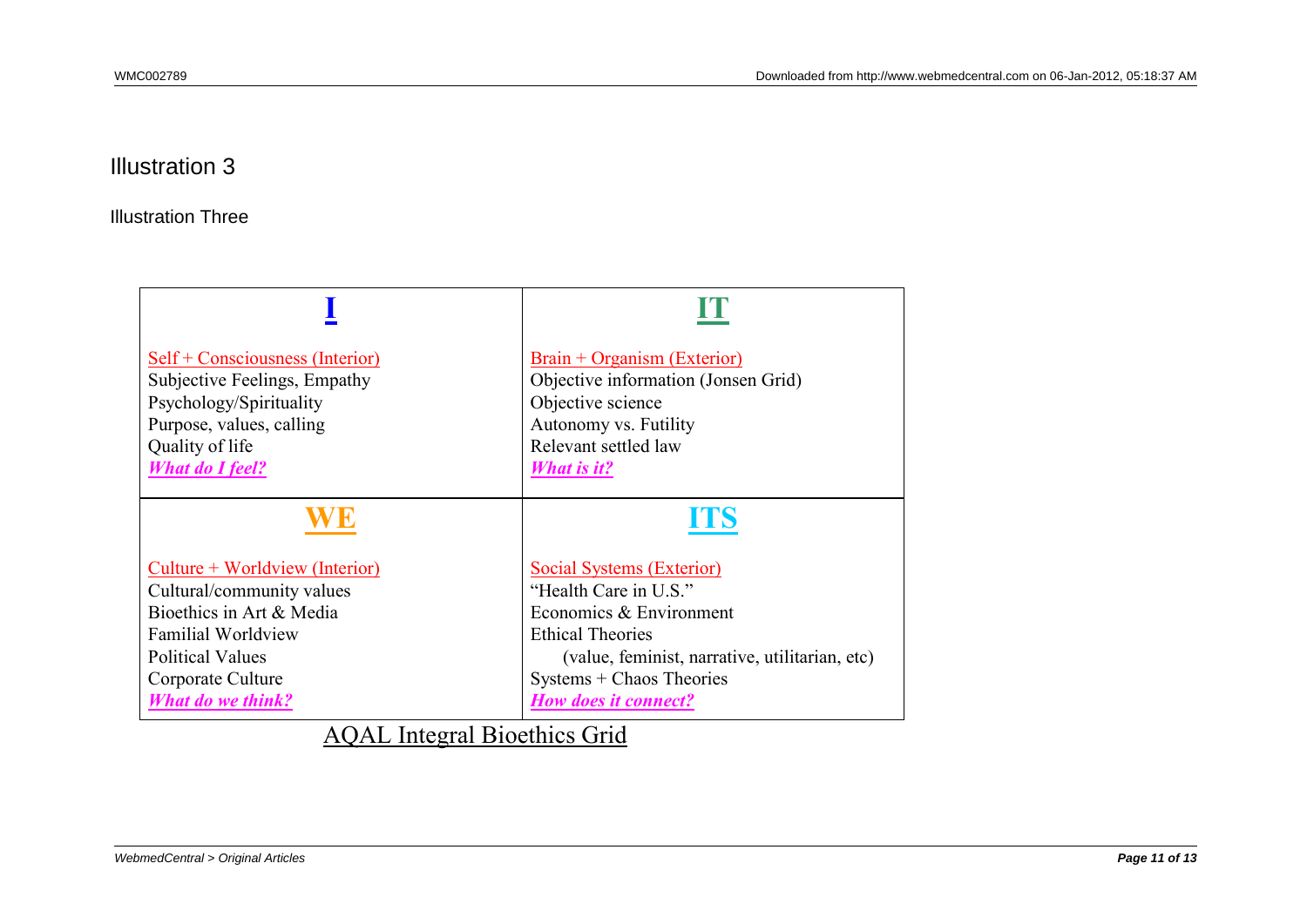### Illustration 4

Illustration Four

| 1. The patient is the most vulnerable of all<br>present even when they are not in the room. This<br>deserves some deference.<br>2. Physicians and other caregiver staff deserve to<br>have their opinions, beliefs, and feelings                 | 1. Describe the process.<br>2. Start and stop on time.<br>3. Introduce the participants.<br>4. Discuss the importance of confidentiality.<br>5. Appoint a timekeeper and notetaker.                                                                               |
|--------------------------------------------------------------------------------------------------------------------------------------------------------------------------------------------------------------------------------------------------|-------------------------------------------------------------------------------------------------------------------------------------------------------------------------------------------------------------------------------------------------------------------|
| considered.<br><b>What do I feel?</b>                                                                                                                                                                                                            | <b>What is it?</b>                                                                                                                                                                                                                                                |
| 1. Make a commitment to reach consensus.<br>2. Family and significant others deserve to be<br>heard.<br>3. We will treat each other with respect.<br>4. We will give each other equal time.<br>5. We will not evaluate or judge what others say. | ITS<br>1. We will not pretend that legal and economic<br>issues do not exist.<br>2. Administrator's concerns should be heard.<br>3. Ethical theories in use will be explained.<br>4. Society has a claim that hospitals will be run<br>ethically and efficiently. |
| <b>What do we think?</b><br>$T11 T \cdot \Lambda \cap \Lambda T \cap \Gamma$                                                                                                                                                                     | <b>How does it connect?</b>                                                                                                                                                                                                                                       |

Table Four: AQAL Group Process Grid